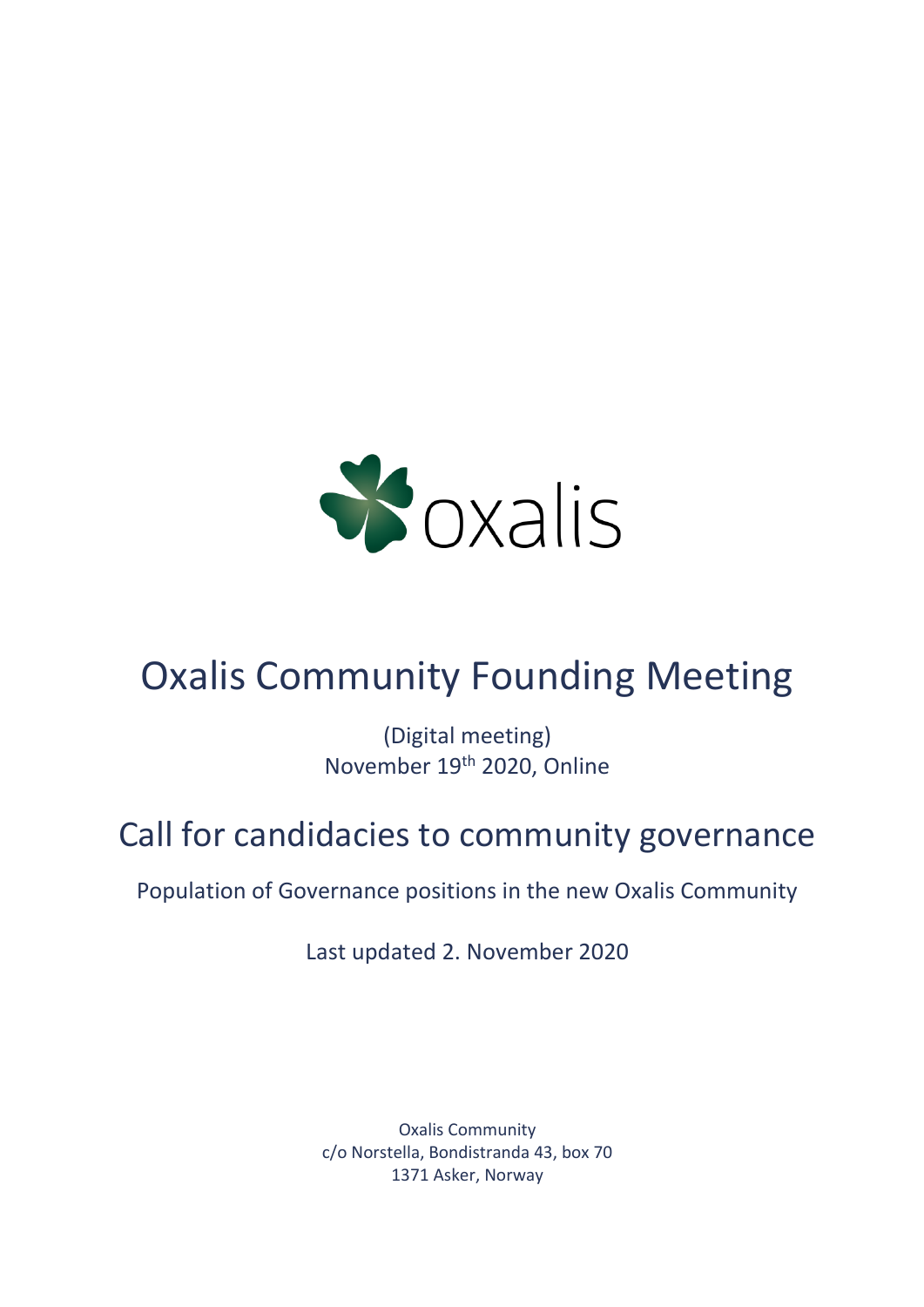

## **Table of Contents**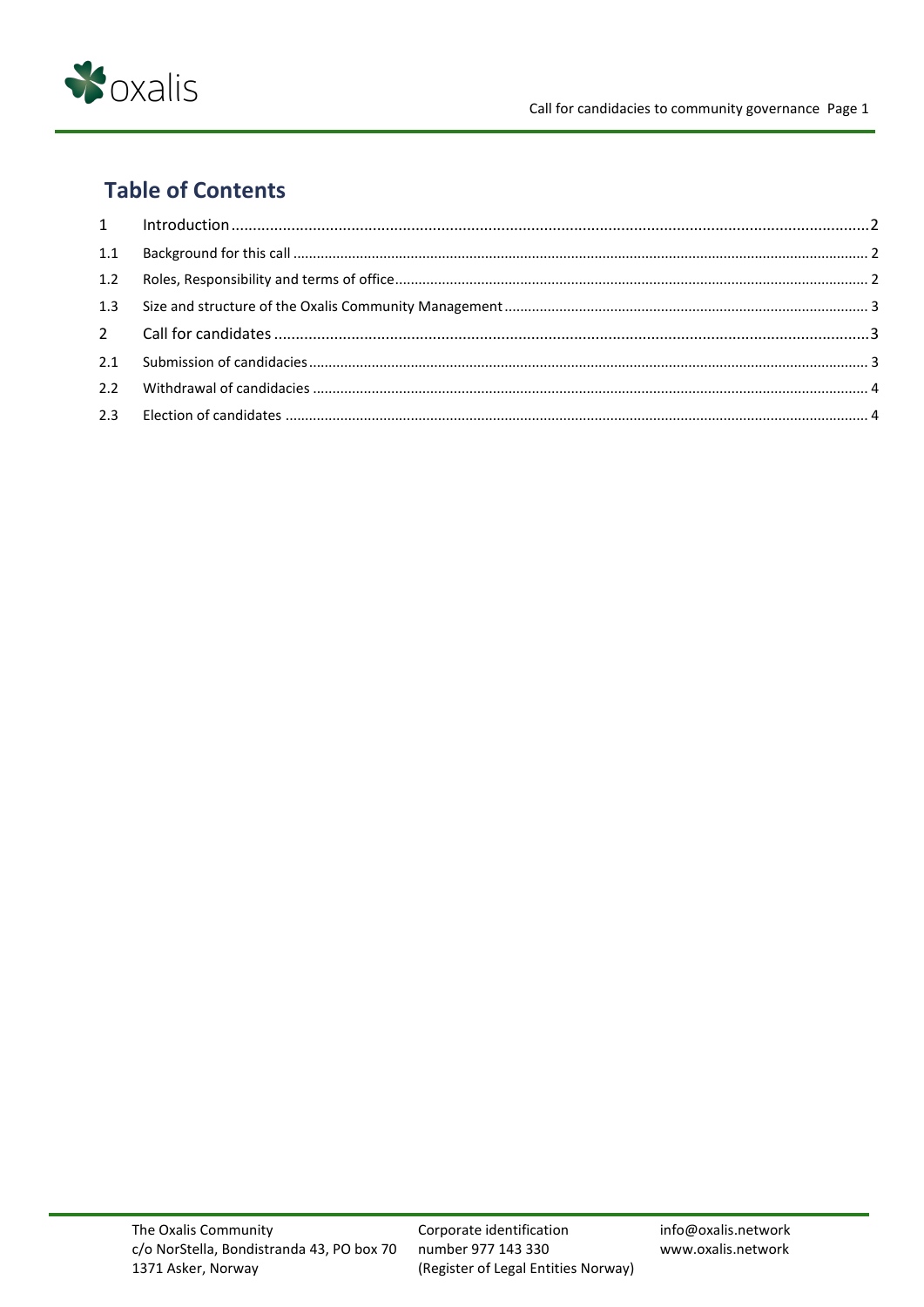

### <span id="page-2-0"></span>**1 Introduction**

As stated in the Provisions and described in the Background documents for voting item 1 Approval of preliminary governance model, the Oxalis community will be managed and organised by elected Gold members representatives.

This document covers the call for candidacies to the Oxalis governance positions proposed in the provision, together with an overview of the requirement for the candidates, the deadlines for submitting candidacies, and the election process.

#### <span id="page-2-1"></span>**1.1 Background for this call**

As the provisions and governance model is up for discussion and approval at the founding meeting, this call for candidacies will be based on the proposed structure, even though the election process itself will reflect what is approved at the founding meeting.

As the community structure is not fully defined, NorStella proposes to elect a single management body at the founding meeting, to be in office until a more permanent governance organisation can be approved and implemented.

As shown in the illustration below, the approval and implementation of a permanent governance structure is expected to be realized at the first Constitutional Meeting held in Q1 2021<sup>1</sup>. As a result, the term of office for the Oxalis Management team elected at the Oxalis founding meeting will be up to four months.



#### <span id="page-2-2"></span>**1.2 Roles, Responsibility and terms of office**

As stated in the proposed governance model<sup>2</sup>, the primary task of the elected Oxalis Community Management will be as follows:

- Strategic change management; defining the strategic priority of changes
- Defining and documenting the Oxalis Community governance bodies, to be implemented in 2021.

<sup>&</sup>lt;sup>1</sup> Target date for the first Constitutional Meeting is end February or beginning of March 2021. <sup>2</sup> [Voting item 1: Governance strategy](https://54e26da9-fbf2-465a-b113-519dff24ebfc.filesusr.com/ugd/7dc7ee_425cc2b3795f40b58176b713dbb30d9c.pdf)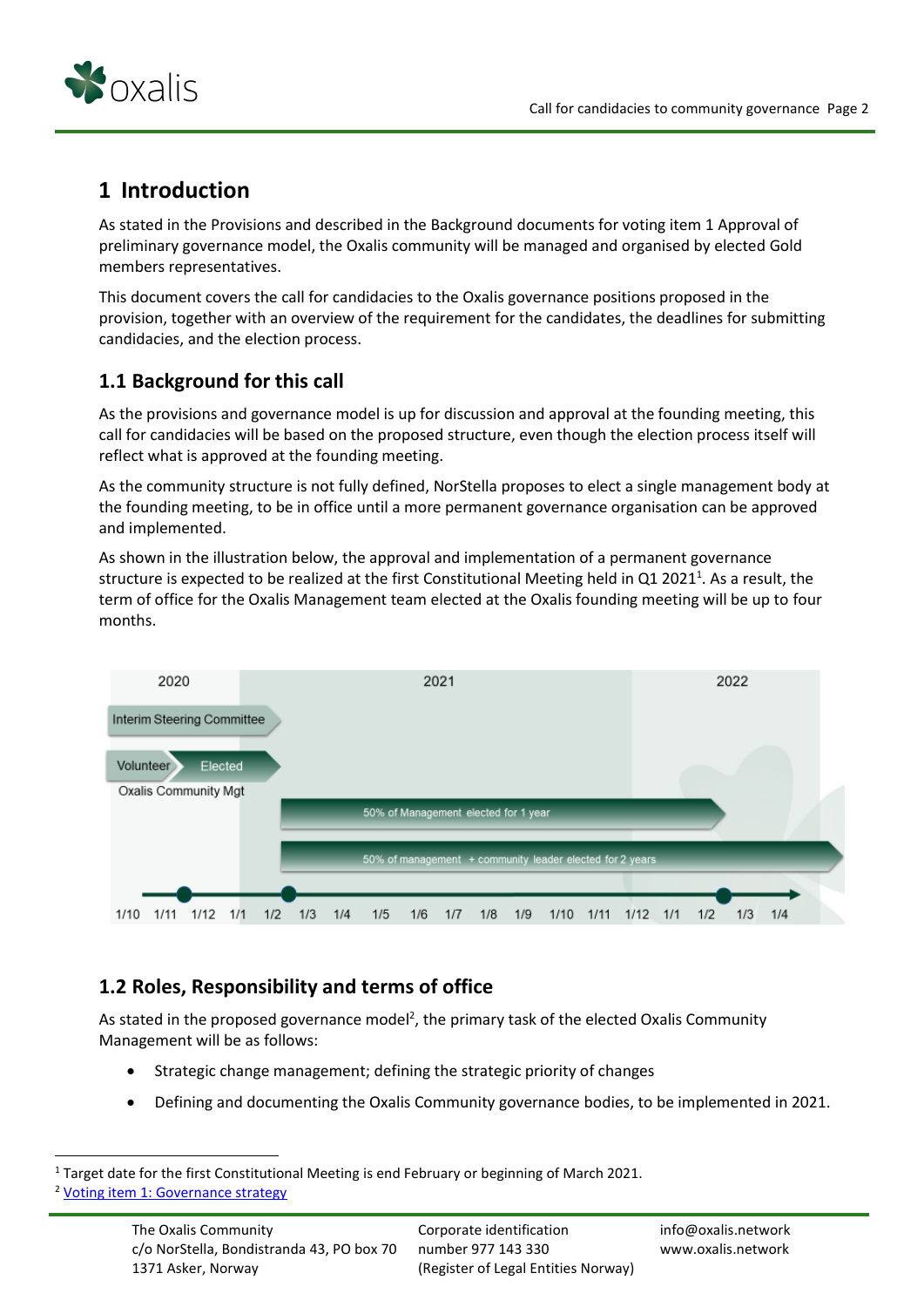

- Appointing a Chair
- Appointing a member to the Interim Steering Committee
- E.g. appointing an observer to the OpenPeppol e-Delivery Community.

The team elected at the meeting November 19<sup>th</sup>, 2020 will be in office until a more detailed governance model can be implemented, or the handover between NorStella or DFØ is revoked<sup>3</sup>.

#### <span id="page-3-0"></span>**1.3 Size and structure of the Oxalis Community Management**

There will be no predefined detailed organisation of the Oxalis Community Management Team, and it is expected for the elected member to constitute them self within two weeks after the meeting.

The team is expected to include minimum three and no more than nine members, and to appoint a chair and a steering committee member during their first meeting.

## <span id="page-3-1"></span>**2 Call for candidates**

The call for candidates is open for all members with voting rights<sup>4</sup> to consider, should anyone have the motivation and possibility to raise their candidacy.

Only persons representing member organisations with voting rights can be submitted as candidates.

#### <span id="page-3-2"></span>**2.1 Submission of candidacies**

Submission of candidacies are requested by **November 13th, 2020**

Submission of candidacies are done by e-mail:

*TO: [oxalis@norstella.no,](mailto:oxalis@norstella.no)* 

*Subject: Submission of candidate to the Oxalis Management Team*

*Content of the mail:*

- *full name of the candidate<sup>5</sup>*
- *member organisation*
- *short motivation paragraph for the candidacy (2-5 sentences).*

An overview of candidates will be distributed directly to organisations with voting rights in advance of the founding meeting, together with details about the voting procedures.

The candidates will be presented during the founding meeting, where an anonymous ballot will be conducted during the meeting.

<sup>&</sup>lt;sup>3</sup> Please refer to the [Document of understanding between DFØ and NorStella](https://54e26da9-fbf2-465a-b113-519dff24ebfc.filesusr.com/ugd/7dc7ee_88cc4183552548d68e8bde2090d5b097.pdf)

<sup>&</sup>lt;sup>4</sup> Oxalis implementors who is registered as gold members of the Oxalis Community via th[e Oxalis website](https://www.oxalis.network/join)